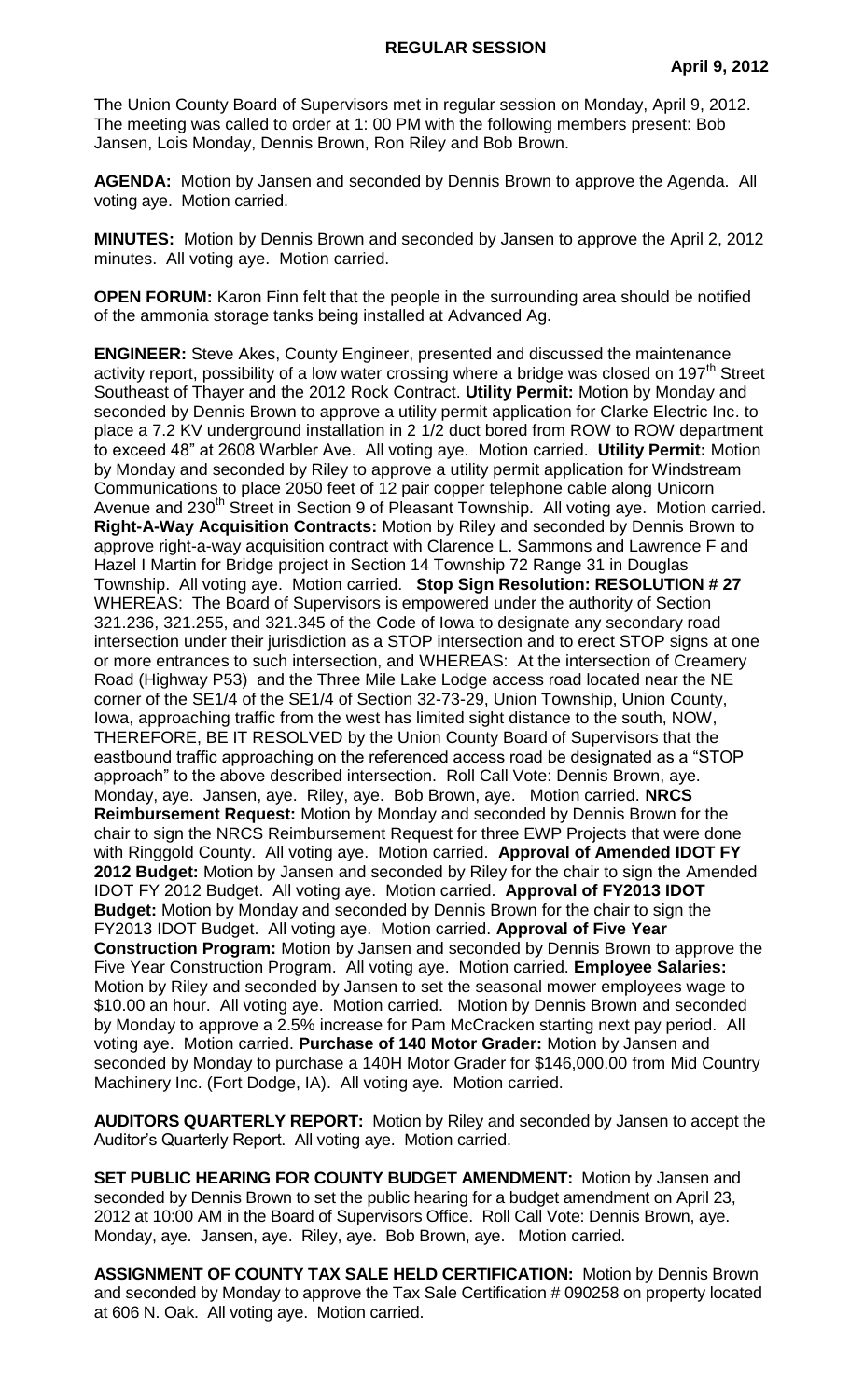**CLAIMS:** Motion by Monday and seconded by Riley to approve claims 114224-114350.

| 0001 GENERAL BASIC FUND                    |            | CALHOUN-BURNS & ASSOC INC                                    | 4,045.80           |
|--------------------------------------------|------------|--------------------------------------------------------------|--------------------|
| A-1 WINDOW SERVICE                         | 110.00     | <b>CRESTON FARM &amp; HOME SUPPLY INC</b>                    | 145.01             |
| <b>ACS GOVERNMENT</b>                      | 164.10     | <b>CROSS-DILLON TIRE INC</b>                                 | 351.05             |
| AFTON STAR ENTERPRISE                      | 617.74     | <b>CUNNINGHAM-REIS COMPANY</b>                               | 9,583.61           |
| AKIN BUILDING CENTER                       |            | 118.03 FRANKS SERVICE                                        | 397.00             |
| ALEGENT HEALTH CLINIC                      | 7,080.25   | <b>GREEN VALLEY PEST CONTROL</b>                             | 108.00             |
|                                            |            |                                                              |                    |
| <b>ALLIANT ENERGY</b>                      | 1,380.69   | IA DEPT TRANSPORTATION                                       | 122.00             |
| ARAMARK                                    | 23.34      | <b>INNOVATIVE INDUSTRIES</b>                                 | 245.00             |
| BYERS WOOD & GLASS SHOP                    | 685.90     | MC KENNA TRUCK CENTER                                        | 405.55             |
| <b>CARLISLE AUTOMOTIVE REPAIR</b>          | 217.55     | <b>MCCRACKEN</b>                                             | 16.41              |
| CENTRAL IOWA FURNITURE MART                | 169.00     | MIDWEST WHEEL COMPANIES                                      | 425.96             |
| <b>CITY OF CRESTON</b>                     | 625.00     | <b>NAPA</b>                                                  | 4,982.12           |
| <b>CRESTON FARM &amp; HOME SUPPLY</b>      | 12.36      | O'HALLORAN INTERNATIONAL INC                                 | 1,465.44           |
| <b>CRESTON PUBLISHING CO</b>               | 779.47     | PEERLESS WIPING CLOTH CO                                     | 137.50             |
| <b>CRESTON WATER WORKS</b>                 | 250,000.00 | PERU QUARRY INC                                              | 1,556.82           |
| <b>CULLIGAN</b>                            | 23.99      | ROCKMOUNT RESEARCH & ALLOYS                                  | 404.50             |
|                                            |            |                                                              |                    |
| <b>D&amp;T MOWING</b>                      | 805.00     | SCHILDBERG CONSTRUCTION INC                                  | 100,513.64         |
| FARMERS COOPERATIVE COMPANY                | 57.51      | <b>SNAP-ON TOOLS</b>                                         | 132.00             |
| <b>FARMERS ELECTRIC COOP</b>               | 1,535.01   | T & S INDUSTRIES INC                                         | 140.80             |
| <b>GALL'S INC</b>                          | 287.96     | ZIEGLER INC                                                  | 2,120.01           |
| <b>GE CONSUMER FINANCE</b>                 | 212.46     | 0020 SECONDARY ROAD:                                         | 159,036.10         |
| <b>GREEN VALLEY PEST CONTROL</b>           | 223.00     |                                                              |                    |
| I THINK I CAN CHILD CARE CTR               | 196.00     | <b>4000 EMERGENCY MANAGEMENT</b>                             |                    |
| IA COUNTY ATTORNEYS ASSN                   | 50.00      | IOWA STATE ASSOC OF COUNTIES                                 | 130.00             |
| <b>JIM'S TRUCK REPAIR</b>                  | 872.00     | <b>4000 EMERGENCY MANAGEMENT:</b>                            | 130.00             |
| KSIB                                       | 100.00     |                                                              |                    |
| <b>KENYON</b>                              | 119.99     | <b>4003 EMPOWERMENT</b>                                      |                    |
| <b>MAIL SERVICES LLC</b>                   | 424.80     | <b>CREATIVE BEGINNINGS PRESCHOOL</b>                         |                    |
|                                            |            |                                                              | 272.00             |
| <b>MASTER CARD/ISSB</b>                    | 146.57     | DISCOVERY KIDS PRESCHOOL                                     | 853.00             |
| MASTERCARD/ISSB (IA ST SAV BAN             | 168.10     | <b>DOWNING</b>                                               | 2,415.62           |
| MASTERCARD/ISSB (IA ST SAV BAN             | 30.38      | EAST UNION EARLY CHILDHOOD                                   | 1,288.00           |
| <b>MAYNES LAW OFFICE</b>                   | 159.94     | <b>GREATER COMM HOSPITAL</b>                                 | 195.00             |
| <b>NAPA</b>                                |            | 33.29 I THINK I CAN CHILD CARE CTR                           | 3,181.62           |
| OFFICE MACHINES COMPANY INC                | 522.99     | JOYFUL SPARKS PRESCHOOL                                      | 819.00             |
| PAMIDA PHARMACY                            | 189.76     | <b>MATURA ACTION CORP</b>                                    | 368.46             |
| <b>PETZNICKS</b>                           |            | 81.75 SOUTHERN IOWA TROLLEY                                  | 892.00             |
| <b>PIEL</b>                                | 57.24      | SOUTHWESTERN COMMUNITY COLL                                  | 16,784.97          |
|                                            |            |                                                              |                    |
|                                            |            |                                                              |                    |
| PITNEY BOWES INC                           | 117.69     | TRINITY PRESCHOOL                                            | 713.00             |
| POKORNY BP & AUTOMOTIVE SER                | 30.00      | <b>4003 EMPOWERMENT TOTAL:</b>                               | 27,782.67          |
| POLK COUNTY TREASURER                      | 1,947.00   |                                                              |                    |
| <b>RIPPERGER REPAIR</b>                    | 203.86     | <b>4004 LAW ENFORCEMENT</b>                                  |                    |
| <b>SHIMER</b>                              |            | 233.10 A-1 WINDOW SERVICE                                    | 15.00              |
| SHRED-IT USA - DES MOINES                  | 50.00      | <b>ALLIANT ENERGY</b>                                        | 2,289.16           |
| SOUTHERN IA RURAL WATER AS                 | 33.00      | ARAMARK                                                      | 31.16              |
| <b>STALKER CHEVROLET</b>                   | 29.00      | <b>B M SALES</b>                                             | 102.00             |
| <b>SUPREME CLEANERS</b>                    |            | 90.70 BOB BARKER COMPANY INC                                 | 270.44             |
| <b>THATCHER</b>                            |            | 251.56 BYERS WOOD & GLASS SHOP                               | 45.00              |
| TREASURER STATE OF IOWA                    |            | 397.00 CENTRAL PLAINS ELECTRIC                               | 82.56              |
| UNION CO LEC FUND                          |            | 2,558.09 COUNSEL OFFICE & DOCUMENT                           | 99.77              |
| UNION COUNTY ENGINEER                      |            | 721.66 FIENHAGE                                              | 49.95              |
| UNION COUNTY SHERIFF                       |            | 173.65 FIRST COMMUNICATIONS LLC                              | 61.31              |
|                                            |            |                                                              |                    |
| UNITE INTERNATIONAL INC                    | 4,125.00   | <b>GREEN VALLEY PEST CONTROL</b>                             | 35.00              |
| <b>US POST OFFICE</b>                      | 144.00     | HOTSY CLEANING SYSTEMS INC                                   | 70.20              |
| WASTE MGMT OF CRESTON                      | 342.37     | <b>MAINSTAY SYSTEMS INC</b>                                  | 927.00             |
| <b>WINDSTREAM</b>                          | 6,687.73   | MASTERCARD/ISSB IA ST SAV BK                                 | 211.94             |
| 0001 GENERAL BASIC FUND TOTAL:             | 286,416.58 | OFFICE DEPOT-CATALOG ORDERS                                  | 28.68              |
|                                            |            | SIRCHIE FINGER PRINT LABORATOR                               | 54.35              |
| 0002 GENERAL SUPPLEMENTAL                  |            | UNION COUNTY AUDITOR                                         | 76.00              |
| IA WORKFORCE DEVELOPMENT                   |            | 4,040.37 WINDSTREAM                                          | 681.67             |
| MASTERCARD/ISSB (IA ST SAV BAN             | 168.11     | <b>4004 LAW ENFORCEMENT CENTER:</b>                          | 5,131.19           |
| 0002 SUPPLEMENTAL TOTAL:                   | 4,208.48   |                                                              |                    |
|                                            |            | 4100 COUNTY ASSESSMENT                                       |                    |
| 0010 MH-DD SERVICES FUND                   |            | <b>CREDIT BUREAU-ATLANTIC</b>                                | 50.00              |
| ADVANCEMENT SERVICES                       | 873.60     | <b>HANER</b>                                                 | 81.59              |
| <b>CASS INCORPORATED</b>                   |            | 1,292.24 OFFICE MACHINES COMPANY INC                         | 3.78               |
|                                            |            |                                                              |                    |
| <b>COMMUNITY CARE INC</b>                  |            | 2,684.53 WINDSTREAM                                          | 113.00             |
| COUNTRY CARE CENTER CORP.                  |            | 1,395.00 4100 COUNTY ASSESSMENT:                             | 248.37             |
| <b>COUNTRY VIEW ESTATES INC</b>            | 896.00     |                                                              |                    |
| <b>GENESIS DEVELOPMENT INC</b>             |            | 181.85 4103 COUNTY ASSESSOR SPECIAL                          |                    |
| <b>LINK ASSOCIATES</b><br>NEW HOPE VILLAGE |            | 382.20 ROY R FISHER, INC<br>577.72 THE SCHNEIDER CORPORATION | 500.00<br>2,265.00 |